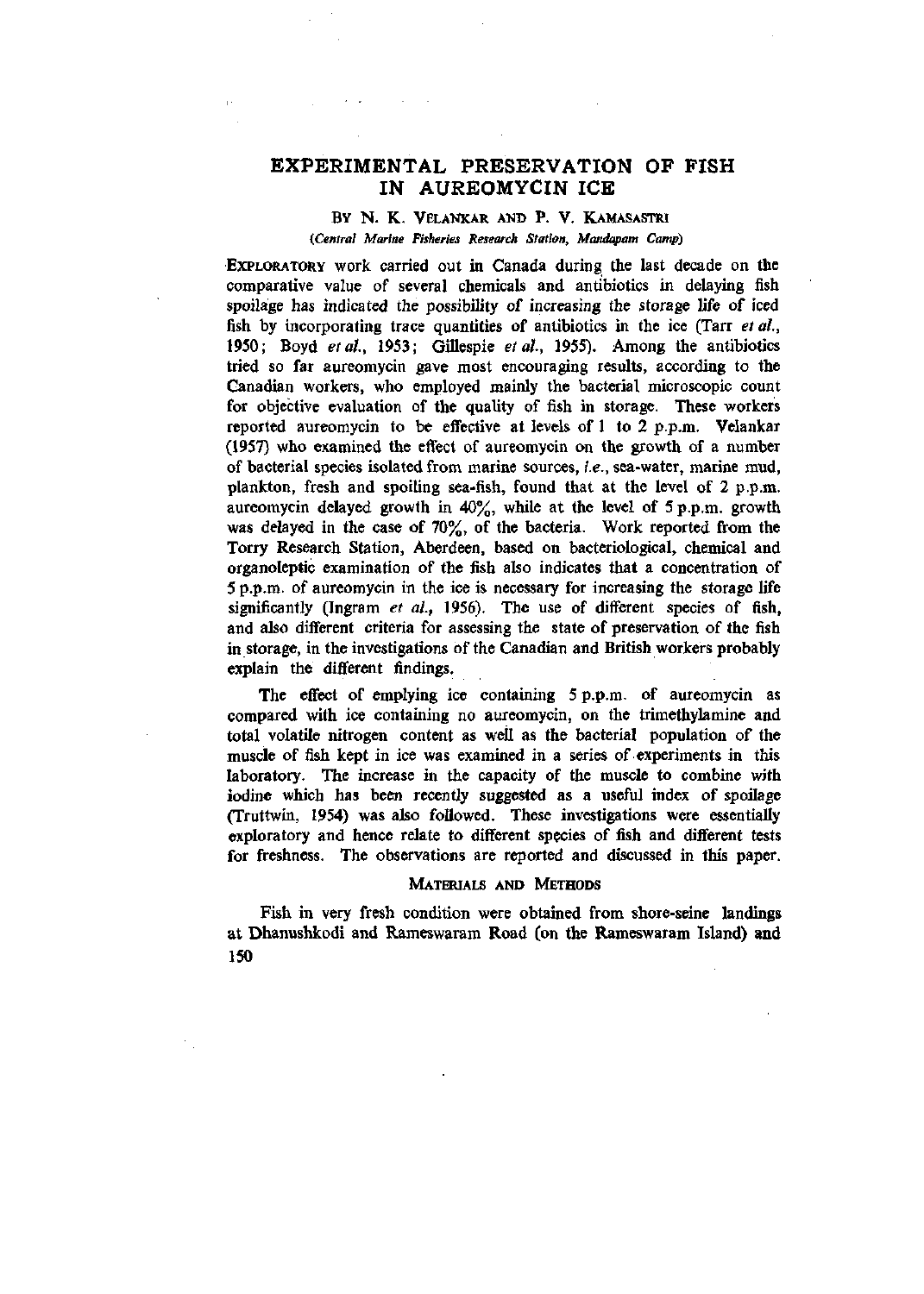# *Experimental Preservation of Fish in Aureomycin Ice* 151

transported in crushed ice to the laboratory. The fish were iced immediately upon landing, unless otherwise stated (see following). The fish were kept, in the round condition, in ice containing 5 p.p.m. of aureomycin and in ordinary ice respectively. "Acronize B", a commercial preparation of aureomycin meant for incorporating in ice, was used in these investigatioas. The antibiotic ice was prepared freshly just before use. Trimethylamine and total volatile nitrogen contents and the bacterial count were determined according to procedures described previously (Velankar, 1952). The iodine titre was determined according to Truttwin (1954). In the first set of experiments batches of six fish were kept in ice storage and one fish at a time was removed for sampling. In a second set of experiments batches consisting of three or two fish were sampled after storage in ice for definite periods. In some of the experiments bacterial microscopic count, after prior incubation at higher temperatures, was also determined, since this procedure is stated to give a reliable indication of the potential keeping quality of fish stored at refrigeration temperatures (Tarr, 1943).

## **RESULTS**

The results of the first set of experiments are shown in Tables I to V.

#### TABLE I

| Days<br>in.<br>storage | Type<br>-of             | Mg. $N/100$ g. fish<br>muscle |                    | Iodine titre<br>(ml. of $0.08\%$ | <b>Bacterial</b><br>count (per g. | Growth in peptone<br>broth (at $0^{\circ}$ C.)<br>inoculated with |  |
|------------------------|-------------------------|-------------------------------|--------------------|----------------------------------|-----------------------------------|-------------------------------------------------------------------|--|
|                        | ice used                | T.M.A.                        | T.V.N.             | of fish<br>muscle)               | iodine per g. of fish muscle)     | fish muscle                                                       |  |
| 4                      | Ordinary<br>Aureomycin  | $2.73 - 1.39$                 | $21 - 4$<br>24.31  | $7.5$<br>$7.2$                   | 5,500<br>3,800                    |                                                                   |  |
| 7                      | Ordinary<br>Aureomycin  | 3.45<br>$2 - 10$              | 27.62<br>14.00     | 8.2<br>7.95                      | 10,100<br>17,500                  |                                                                   |  |
| 14                     | Ordinary<br>Aureomycin  | 10.31<br>9.14                 | $27 - 40$<br>24.40 | 9.6<br>9.3                       | 24,300<br><b>Spreaders</b>        |                                                                   |  |
| 21                     | (Ordinary<br>Aureomycin | $21 - 10$<br>16.60            | 30.40<br>$29 - 70$ | 14.63<br>12.75                   | 27,900<br>9,800                   |                                                                   |  |

*Experiment 1. Perch* (Lethrinus *sp.) kept in ice*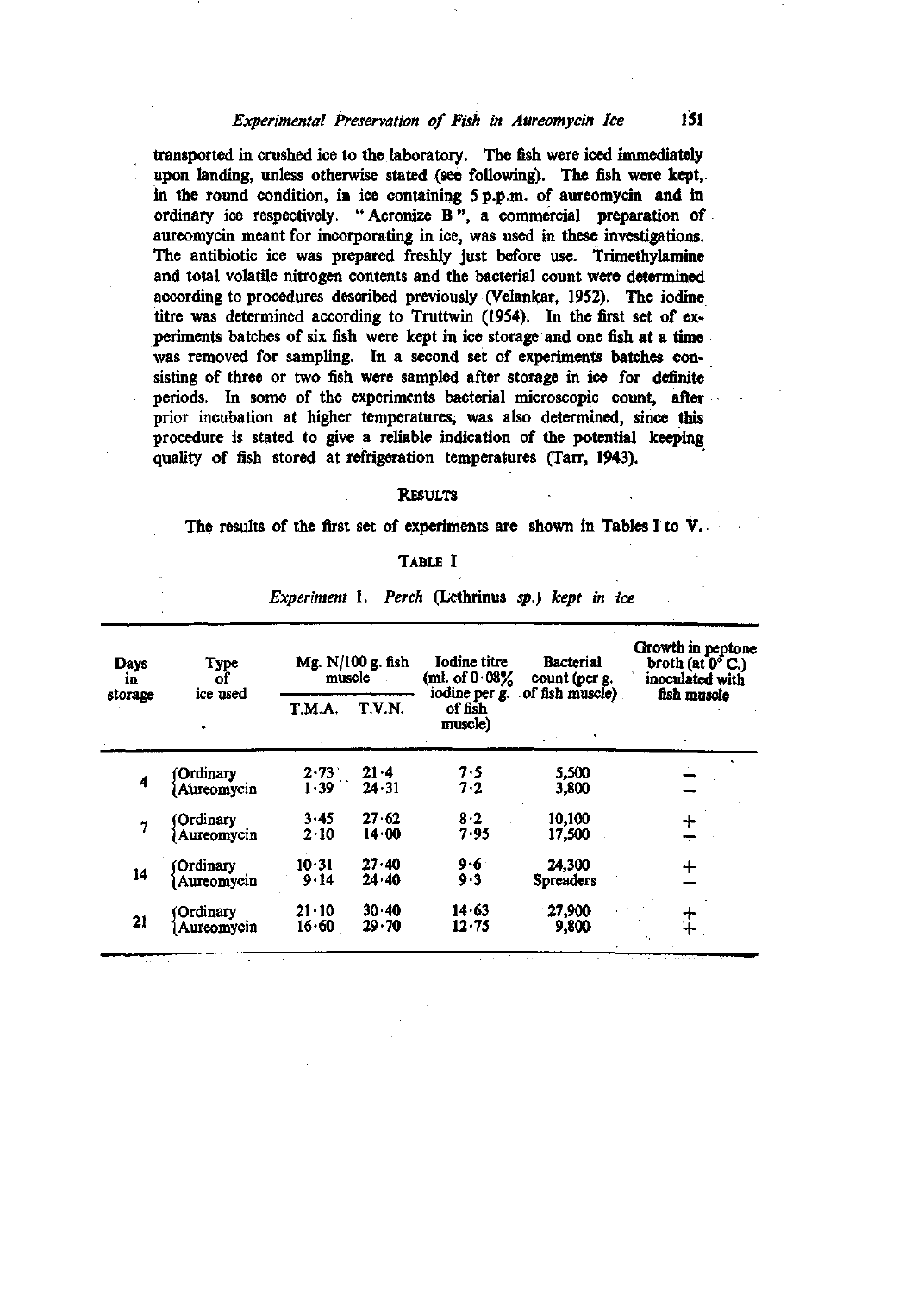| Days<br>in<br>storage | Type<br>of              |              | Mg. N/100 g. fish<br>muscle | Iodine titre<br>(ml. of $0.08\%$<br>iodine per g.<br>of fish | (per g. of fish<br>muscle)        | Bacterial count Growth in peptone<br>broth (at $\bar{0}^{\circ}$ C.)<br>inoculated with |  |
|-----------------------|-------------------------|--------------|-----------------------------|--------------------------------------------------------------|-----------------------------------|-----------------------------------------------------------------------------------------|--|
|                       | ice used                | T.M.A.       | <b>T.V.N.</b>               | muscle)                                                      |                                   | fish muscle                                                                             |  |
|                       | Ordinary<br>Aureomycin  | 1.40<br>Nil  | 20.30<br>$16 \cdot 10$      | 7.5<br>$9-0$                                                 | $\bullet$<br>$\ddot{\phantom{1}}$ |                                                                                         |  |
| 10                    | (Ordinary<br>Aureomycin | 5.49<br>0.69 | 32.86<br>24.46              | 9∙0<br>8.1                                                   | $<$ 100<br>do.                    |                                                                                         |  |
| 27                    | (Ordinary<br>Aureomycin | 7.54<br>5.80 | 40.19<br>$32 \cdot 11$      | 13.5<br>12∙0                                                 | 172,000<br>12,000                 |                                                                                         |  |

*Experiment 2.*  TABLE II *Horse mackerel* (Caranx *sp.) kept in ice* 

TABLE III

 $\sim$ 

*Experiment* 3. Lactarius *kept in ice* 

| Days<br>in | Type<br>$\sigma$        | Mg. N/100 g. fish<br>muscle |                        | Iodine titre<br>(ml. of $0.08\%$<br>iodine per g. | <b>Bacterial</b><br>count (per g. of | Growth in peptone<br>broth (at $0^5$ C.) |  |
|------------|-------------------------|-----------------------------|------------------------|---------------------------------------------------|--------------------------------------|------------------------------------------|--|
| storage    | ice used                | T.M.A.                      | T.V.N.                 | of fish<br>muscle)                                | fish muscle)                         | inoculated with<br>fish muscle           |  |
| 7          | Ordinary<br>Aureomycin  | 3.50<br>3.23                | 31.53<br>$29 - 11$     | 8.25<br>7.50                                      | 3,200<br>2,000                       |                                          |  |
| 16         | Ordinary<br>Aureomycin  | 8.29<br>5.54                | $45 - 50$<br>32.50     | 7.50<br>$6 - 75$                                  | 5,320,000<br>< 100                   | ┿                                        |  |
| 26         | (Ordinary<br>Aureomycin | $9 - 00$<br>$6-11$          | 41.06<br>$33 \cdot 00$ | 10.87<br>7.50                                     | Plates crowded<br>720,000            |                                          |  |

TABLE IV

| Experiment 4. Perch (Lethrinus sp.) kept in ice |  |  |  |  |  |  |  |  |
|-------------------------------------------------|--|--|--|--|--|--|--|--|
|-------------------------------------------------|--|--|--|--|--|--|--|--|

•

| Days<br>…in | Type<br>of              | Mg. N/100 g. fish<br>muscle |                            | Iodine titre<br>(ml. of $0.08\%$<br>iodine per g. | <b>Bacterial</b><br>count (per g. of | Growth in peptone<br>broth (at $0^5$ C.) |  |
|-------------|-------------------------|-----------------------------|----------------------------|---------------------------------------------------|--------------------------------------|------------------------------------------|--|
| storage     | ice used                | T.M.A.                      | T.V.N.                     | of fish<br>muscle)                                | fish muscle)                         | inoculated with<br>fish muscle           |  |
| 8           | Ordinary<br>Aureomycin  | 2.01<br>1.90                | $23 \cdot 37$<br>$21 - 90$ | 9.00<br>9.00                                      | < 100<br>< 100                       |                                          |  |
| 19          | (Ordinary<br>Aureomycin | 5.90<br>5.00                | 35.97<br>30.50             | 10.50<br>9.75                                     | 3,000<br>1,000                       | ╃                                        |  |
| 25          | (Ordinary<br>Aureomycin | No sample<br>6.40           | $\bullet$<br>32.04         | . .<br>Not estimated                              | $\cdots$<br>1,000                    | $\ddot{\phantom{0}}$                     |  |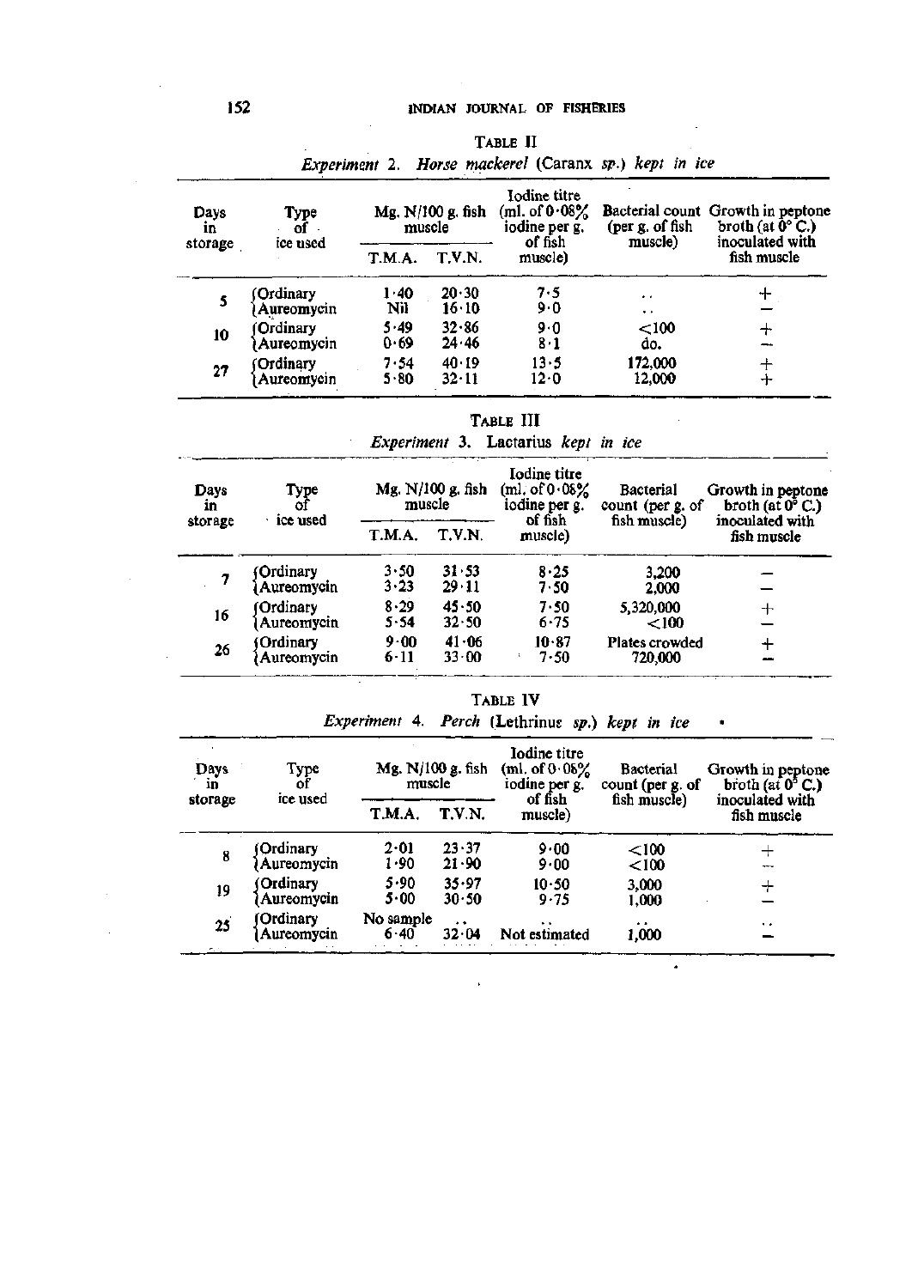### *Experimental Preservation of Fish in Aureomycin Ice* 153

In experiment 1 (Table I) significant difference in the T.M.A. values and plate count of the fish in the aureomycin and control series respectively is seen only after three weeks storage. T.V.N. and the iodine titre show little or no difference in the two treatments.

In experiment 2 (Table II) the T.M.A. and T.V.N. values indicate. clearly the beneficial effect of aureomycin; the fish in aureomycin ice after 27 days in storage are comparable to fish kept in ordinary ice for 10 days.

In experiment 3 (Table III) T.M.A. and the bacterial plate count indicate that fish in aureomycin ice after 16 days storage were on the borderline of acceptance as "fresh" while after a corresponding period in ordinary ice proteolysis had commenced, as seen by the high T.V.N, content.

In experiment 4 (Table IV) the T.M.A. content and the idoine litre of the fish is lower in aureomycin ice in the 19th day sample.

In experiment 5 (Table V) there appears to be no difference in the state of preservation of the mackerels in the two treatments during three weeks storage, as judged from the T.M.A., T.V.N. values, the iodine titre and the bacterial count. The iodine titre is high from the first week itself compared

| Days<br>in | Type<br>of          |               | Mg. N/100 g. fish<br>muscle | Iodine titre<br>(ml. of $0.08\%$ )<br>iodine per g.<br>of fish | (per $g$ , of                                          | Bacterial count Growth in peptone<br>broth (at $0^{\circ}$ C.) |
|------------|---------------------|---------------|-----------------------------|----------------------------------------------------------------|--------------------------------------------------------|----------------------------------------------------------------|
| storage    | ice used            | T.M.A.        | T.V.N.                      | muscle)                                                        | fish muscle)                                           | inoculated with<br>fish muscle                                 |
| 7          | Ordinary            | 3.21<br>3.44  | 24.67<br>24.06              | $11 - 40$<br>7.96                                              | < 100                                                  | ┿                                                              |
|            | Aureomycin          |               |                             |                                                                | < 100                                                  |                                                                |
|            | Ordinary)           | 1.62          | 20.06                       | 10.50                                                          | < 100                                                  |                                                                |
| 16         | Aureomycin          | 3.46          | 27.67                       | 11.20                                                          | < 100                                                  |                                                                |
| 20         | Ordinary            | 13.46         | 23.56                       | $11 - 50$                                                      | 305,000                                                |                                                                |
|            | Aureomycin          | 12.25         | $27 - 33$                   | $11 - 20$                                                      | 275,000                                                | キ                                                              |
|            | Experiment $5(b)$ . |               |                             |                                                                | Mackerel (Rastrelliger sp.) iced 5 hours after landing |                                                                |
|            | Ordinary            | 6.20          | 36.80                       | Not estimated                                                  | 300,000                                                | Not tested                                                     |
| 3          | Aureomycin          | 6.7           | 33.30                       | $\bullet$                                                      | 200,000                                                |                                                                |
| 7          | Ordinary            | $15 \cdot 20$ | 27.90                       | $\overline{\mathbf{v}}$                                        | 300,500                                                |                                                                |
|            | Aureomycin          | 8.70          | 31.50                       | $\rightarrow$                                                  | 250,000                                                |                                                                |

TABLE V

# *Experiment* 5 (a). *Mackerel* (Rastre'liger *sp.) iced immediately upon landing*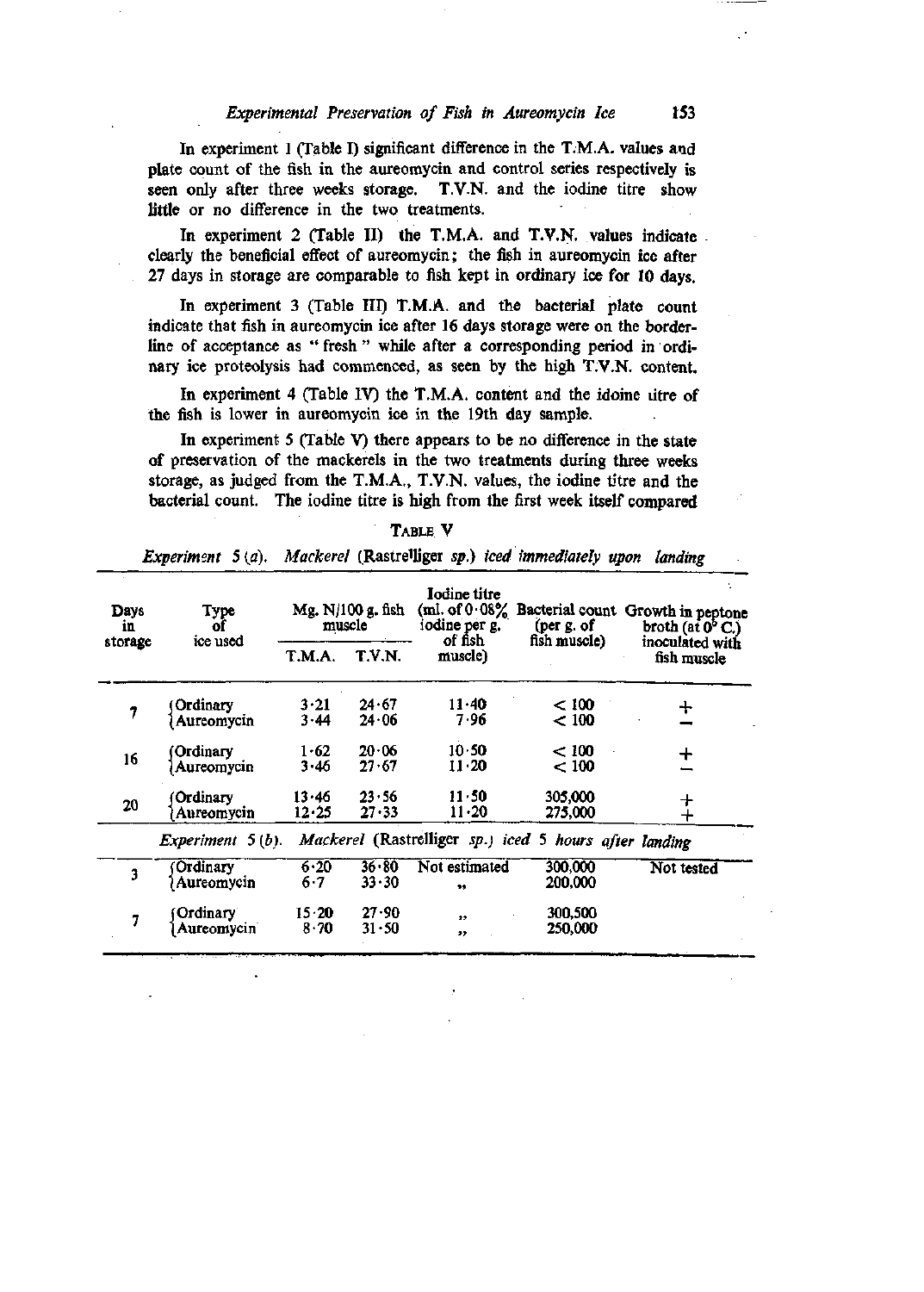with other species of fish in the other experiments; also, unlike the other fish, the titre in mackerels does not show a progressive increase during storage in ice. In the case of mackerels which were iced after a lapse of 4 hours after landing the T.M.A., the T.V.N, and bacterial count indicate the onset of spoilage on the 3rd day of storage in both the treatments.

The appearance of growth at 0° C. in peptone broth inoculated with the muscle of fish kept in ordinary ice and the absence of such growth in the case of aureomycin-ice samples in the early days of storage, in these experiments is noteworthy.

The results of the second set of experiments are shown in Tables VI to IX.

In Table VI the T.M.A. values and the microscopic counts of the fish in the first batch (8 days storage) indicate an advantage with the antibiotic ice. In the second batch (16 days storage) the T.M.A. values show a scattering, but the plate count as well as the microscopic count are lower for the fish in aureomycin ice.

| Type<br>Days<br>οf<br>in |                 | Mg. $N/100$ g. of fish<br>muscle |              | Bacterial plate<br>count (per g. | Bacterial micro-<br>scopic count (per g.<br>of muscle) after    |  |
|--------------------------|-----------------|----------------------------------|--------------|----------------------------------|-----------------------------------------------------------------|--|
| storage                  | ice used        | T.M.A.                           | T.V.N.       | of muscle)                       | incubation for 5 hrs.<br>at room temp. $(27^{\circ} \text{ C})$ |  |
| 8                        | Ordinary ice:   |                                  |              |                                  |                                                                 |  |
|                          | Fish No. 1      | 3.8                              | 8.1          | Not determined                   | $179\times10^{\circ}$                                           |  |
|                          | Fish No. 2      | 2.9                              | 10.5         | $\bullet\bullet$                 | $155\times10^6$                                                 |  |
|                          | Aureomycin Ice: |                                  |              |                                  |                                                                 |  |
|                          | Fish No. 1      | nil                              |              | 11                               | $33 \cdot 17 \times 10^6$                                       |  |
|                          | Fish No. 2      | nil                              | $5.8$<br>7.9 | $\bullet$                        | $22.05\times10$                                                 |  |
| 16                       | Ordinary Ice:   |                                  |              |                                  |                                                                 |  |
|                          | Fish No. 1      | 8.7                              | 20.3         | 52,600 (Sea-water agar)          | $320\times10^6$                                                 |  |
|                          | Fish No. 2      | nil                              | $13 - 05$    | Not determined                   | $410\times10^4$                                                 |  |
|                          | Fish No. 3      | $4-1$                            | 15.38        | ,,                               | $300\times10^6$                                                 |  |
|                          | Aureomycin ice: |                                  |              |                                  |                                                                 |  |
|                          | Fish No. 1      | 5.6                              | $11 - 00$    | 28,100 (Sea-water agar)          | $32\times10^6$                                                  |  |
|                          | Fish No. 2      | 0.48                             | 9.65         | Not determined                   | $130\times10^4$                                                 |  |
|                          | Fish No. 3      | nil                              | 10.35        | ,,                               | $125\times10^4$                                                 |  |

| Experiment 6. Milk-fish (Chanos) kept in ice |  |  |  |  |  |
|----------------------------------------------|--|--|--|--|--|
|----------------------------------------------|--|--|--|--|--|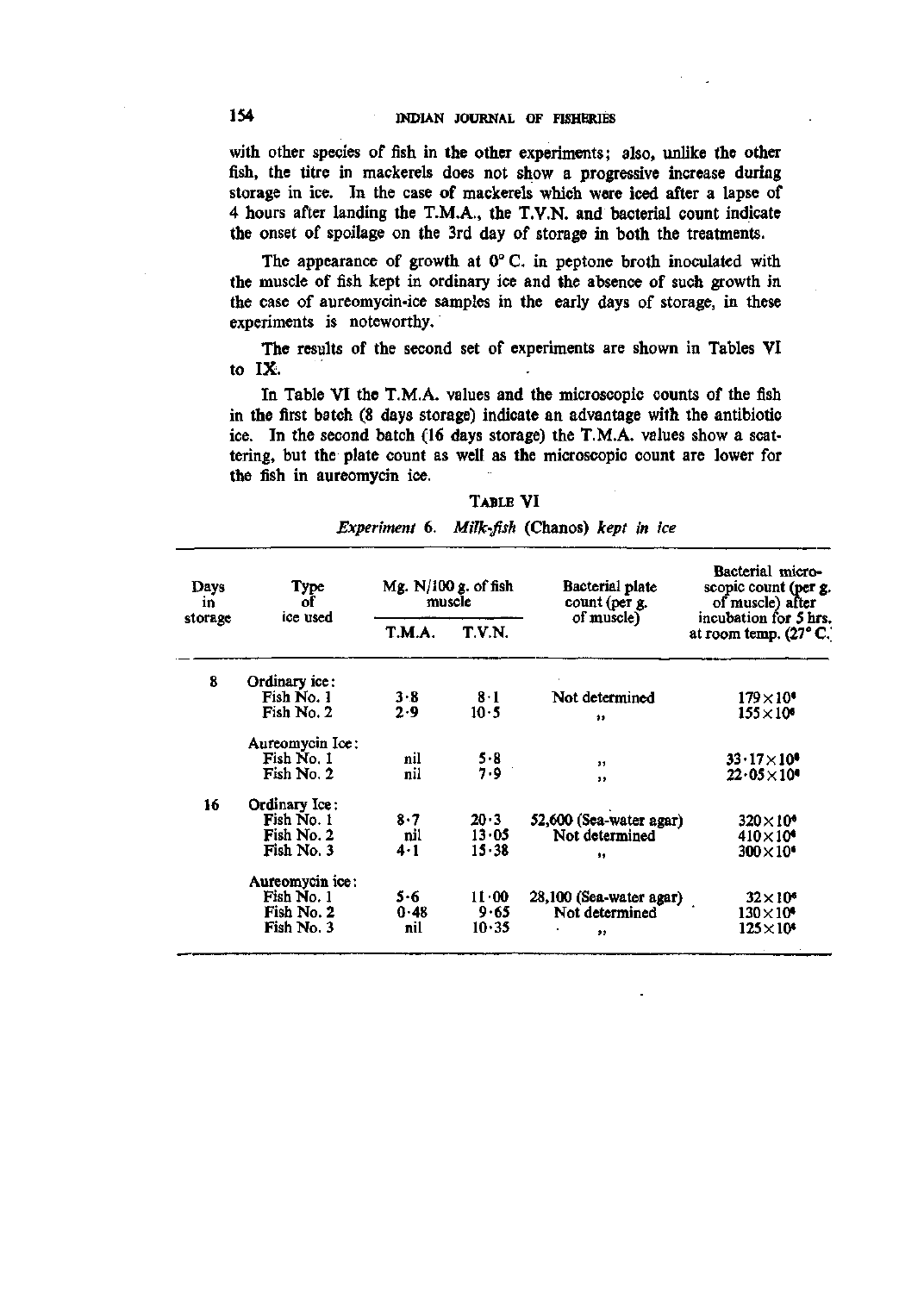In experiment 7 (Table VII) the microscopic count is distinctly lower for the fish in aureomycin ice; the iodine titre as well as the T.M.A., T.V.N, values indicate no difference in the two treatments.

In experiment 8 (Table VIII) the T.M.A. values and the microscopic as well as plate counts indicate clearly the superiority of aureomycin ice over ice containing no aureomycin.

The indications in experiment 9 (Table IX) are similar to those in experiment 8 (above). In both the experiments 8 and 9, the fish kept in aureomycin ice were still in fresh condition, unlike the fish stored in ordinary ice, after 23 days storage.

From the results of the second set of experiments the keeping quality of horsemackerel and perch appear to be superior to that of milkfish or morral.

Organoleptically the fish kept in aureomycin ice remained in a better condition than the fish in ordinary ice; the flesh was usually more firm and showed no bleaching unlike in the ordinary ice. Markedly offensive odours rarely developed either in the control or experimental ice, even after 3 to 4 weeks storage.

TABLE VII

| <b>Days</b><br>in<br>storage | Type<br>οf                    | Mg. $N/100$ g. of fish | muscle)            | Iodine titre<br>(ml. of $0.08\%$ | Bacterial microscopic<br>count (per g. of muscle)     |  |
|------------------------------|-------------------------------|------------------------|--------------------|----------------------------------|-------------------------------------------------------|--|
|                              | ice used                      | T.M.A.                 | T.V.N.             | iodine per g.<br>of muscle       | after incubation for 5 hrs.<br>at room temp. (27° C.) |  |
| 10                           | Ordinary ice:                 |                        |                    |                                  |                                                       |  |
|                              | Fish No. 1<br>Fish No. 2      | 8.28<br>6.99           | $19 - 74$<br>20.98 | 4.12<br>$4 - 81$                 | $124.8 \times 10^6$                                   |  |
|                              | Aureomycin ice:               |                        |                    |                                  |                                                       |  |
|                              | Fish No. 1<br>Fish No. 2      | 8.19<br>7.06           | 23.88<br>18.8      | $4 - 47$<br>$4 - 12$             | $58.65 \times 10^4$                                   |  |
| 16                           | Ordinary ice:                 |                        |                    |                                  |                                                       |  |
|                              | Fish No. 1                    | Not determined         |                    | 5.4                              | $172\times10^6$                                       |  |
|                              | Fish No. 2                    | $^{\bullet\bullet}$    |                    | 6.1                              | $135\times10^4$                                       |  |
|                              | Fish No. 3                    | $\bullet$              |                    | 5.4                              | $344.5\times10^4$                                     |  |
|                              | Aureomycin ice:<br>Fish No. 1 | $\bullet\bullet$       |                    | 5.27                             | $79.6\times10^6$                                      |  |
|                              | Fish No. 2                    |                        |                    | 5.1                              | $87.0\times10^4$                                      |  |
|                              | Fish No. 3                    | $\ddot{2}$             |                    | 5.2                              | $72\cdot$ 0 $\times$ 10 $^{\circ}$                    |  |

*Experiment* 7. *Morral* (Hemirhamphus) *kept in ice*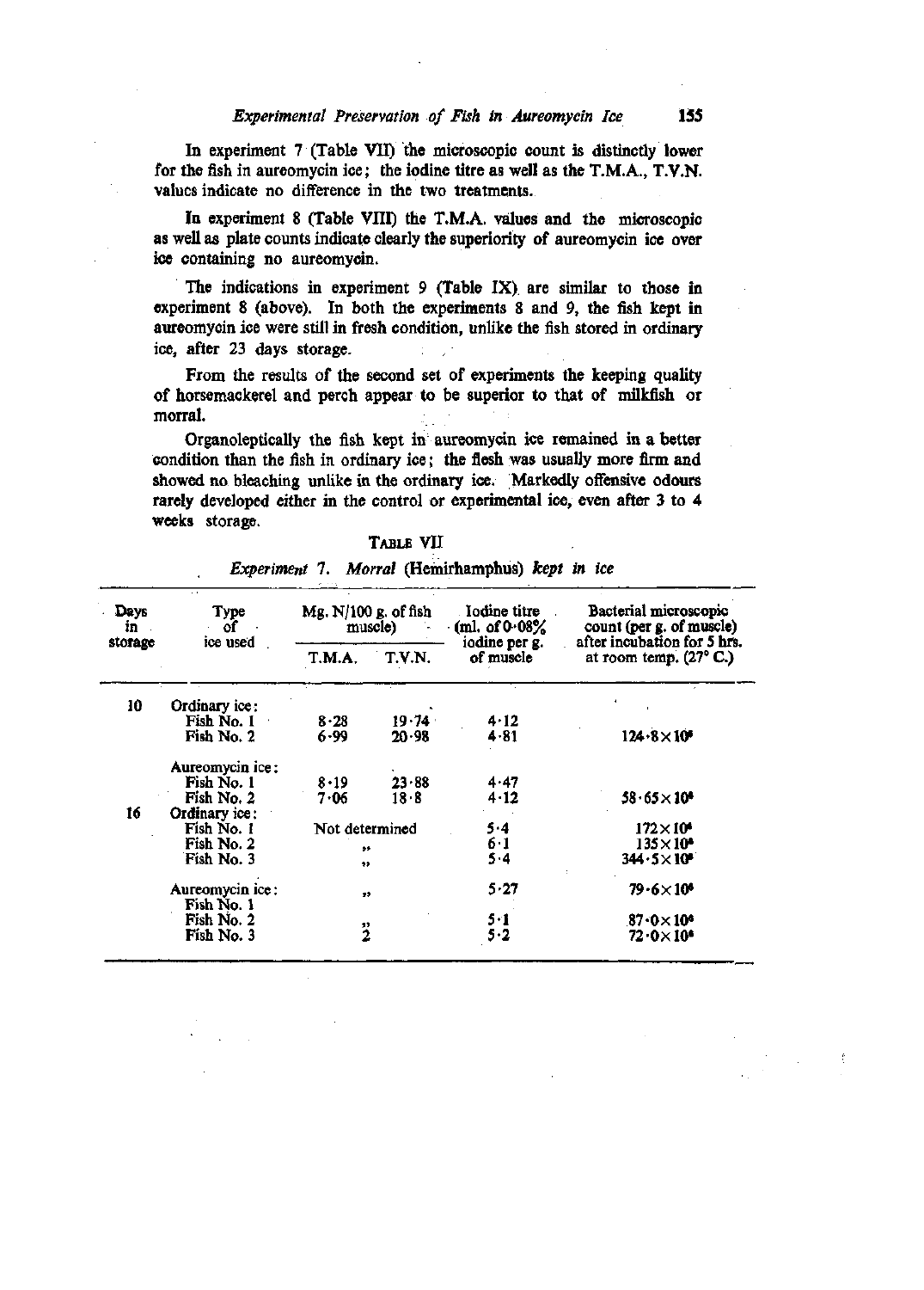### TABLE VIII

| Days<br><b>Type</b><br>оf<br>in<br>ice used<br>storage | Mg. $N/100$ g. of fish<br>muscle) |               | Bacterial plate<br>count (per g. of<br>muscle | Bacterial microscopic<br>count (per g. of muscle)<br>after incubation at 40° F. |                      |
|--------------------------------------------------------|-----------------------------------|---------------|-----------------------------------------------|---------------------------------------------------------------------------------|----------------------|
|                                                        |                                   | <b>T.M.A.</b> | T.V.N.                                        |                                                                                 | for $24$ hrs.        |
| 10                                                     | Ordinary ice:                     |               |                                               |                                                                                 |                      |
|                                                        | Fish No. 1                        | 1·0           | 12.5                                          | Not determined                                                                  | $23.3 \times 10^{6}$ |
|                                                        | Fish No. 2                        | 1.02          | 10.73                                         | $\bullet$                                                                       | $27.4\times10^{6}$   |
|                                                        | Fish No. 3                        | 1.04          | 10.93                                         | $\bullet\bullet$                                                                | $19.5\times10^{6}$   |
|                                                        | Aureomycin ice:                   |               |                                               |                                                                                 |                      |
|                                                        | Fish No. 1                        | nil           | 11.9                                          | $\bullet\bullet$                                                                | Less than I million  |
|                                                        | Fish No. 2                        | 0.54          | $11 - 39$                                     | $^{\tiny\textsf{++}}$                                                           | 11                   |
|                                                        | Fish No. 3                        | $0 - 53$      | 11-09                                         | $^{\bullet\bullet}$                                                             | ,,                   |
| 23                                                     | Ordinary ice:                     |               |                                               |                                                                                 |                      |
|                                                        | Fish No. 1                        | 7.I           | 22.5                                          |                                                                                 | $232.4\times10^6$    |
|                                                        | Fish No. 2                        | 6.9           | $21 - 5$                                      |                                                                                 | $150\times10^6$      |
|                                                        | Fish No. 3                        | 6.8           | $20 - 4$                                      | 2,030,000                                                                       | $155 \times 10^6$    |
|                                                        | Aureomycin ice:                   |               |                                               |                                                                                 |                      |
|                                                        | Fish No. 1                        | 2.0           | $18 - 3$                                      |                                                                                 | Less than 1 million  |
|                                                        | Fish No. 2                        | 1.5           | 19.0                                          |                                                                                 | ,,                   |
|                                                        | Fish No. 3                        | 1.8           | 17.5                                          | 9,500                                                                           | ,,                   |
|                                                        |                                   |               |                                               |                                                                                 |                      |

#### *Experiment* 8. *Perch* (Lethrinus) *kept in ice*

A number of bacteria were isolated during these studies and among these gram-negative achromic rods preponderated; pink yeasts and some *Nocardia* spp. were so isolated, mainly from fish kept in aureomycin ice. Most of the bacterial isolates were identified with types described in a previous paper by the authors (Velankar and Kamasastri, 1956). Denitrifying bacteria were present in most of the samples of iced fish.

### • DISCUSSION

During the first week of storage there appears to be no advantage with aureomycin ice but its beneficial effect becomes perceptible in the subsequent period of storage. The results further indicate that fish when properly iced can remain in good condition up to 7 or 8 days, without the aid of chemical or antibiotic preservatives. The bacterial count and the T.M.A. content of the fish muscle usually indicate the superiority of ice containing 5 p.p.m. of aureomycin over ordinary ice. The result of muscle inoculation into peptone broth and subsequent incubation at  $0^{\circ}$  C. (Tables I to V) show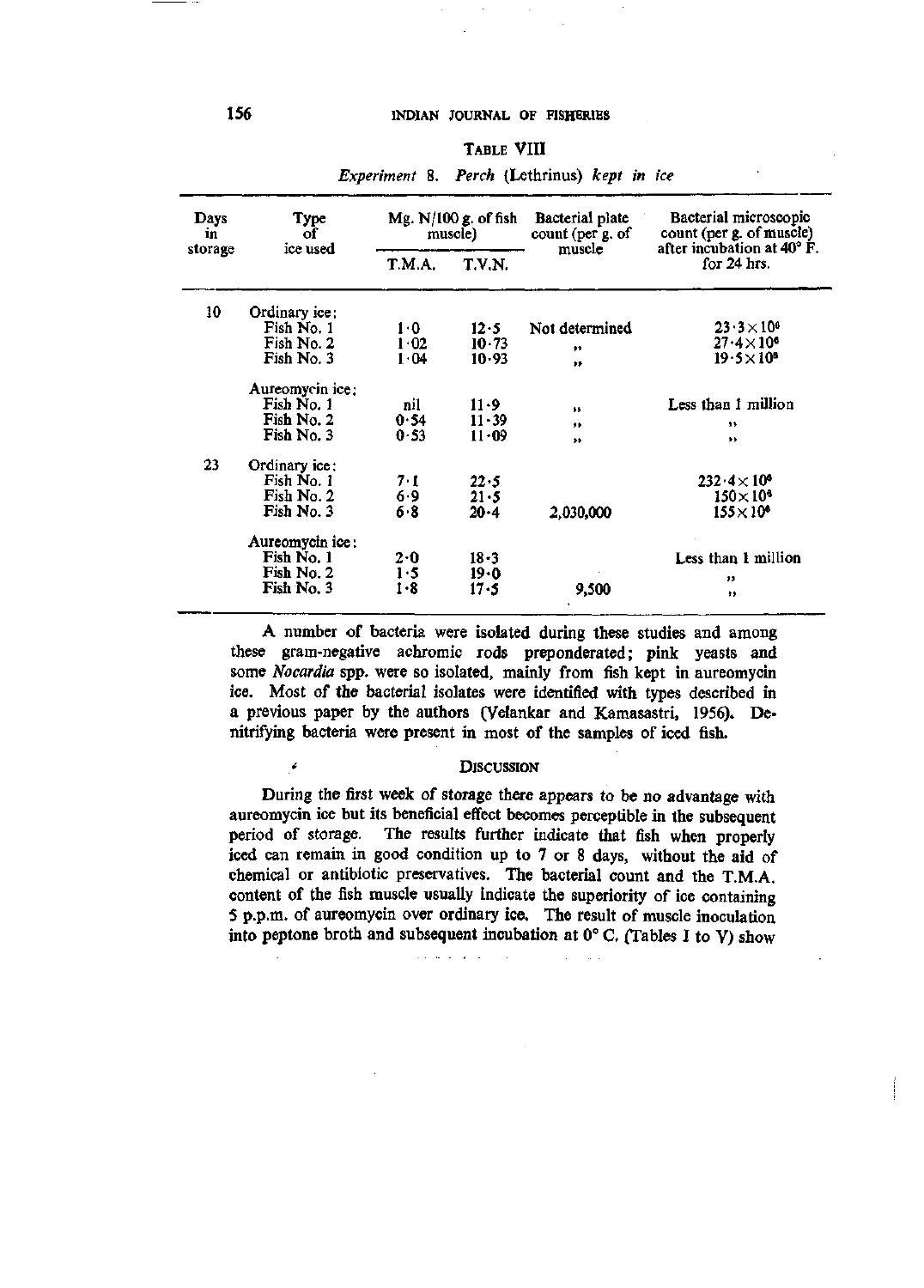| Type<br>Days<br>of<br>in |                             |                      |           | Mg. N/100 g.<br>of muscle | Iodine titre<br>(ml. of $0.08\%$<br>iodine per g. | Bacterial plate<br>count (per g. of<br>muscle) | Bacterial micro-<br>scopic count<br>(per g. of muscle)<br>after incubation |
|--------------------------|-----------------------------|----------------------|-----------|---------------------------|---------------------------------------------------|------------------------------------------------|----------------------------------------------------------------------------|
| storage                  | ice used                    | T.M.A.               | T.V.N.    | of muscle)                |                                                   | for 24 hrs. at $40^{\circ}$ F.)                |                                                                            |
| 10                       | Ordinary ice:               |                      |           |                           |                                                   |                                                |                                                                            |
|                          | Fish No. 1                  |                      |           | Not determined            | >100                                              | $8.0\times10^8$                                |                                                                            |
|                          | Fish No. 2                  |                      |           | ,,                        | $\bullet$                                         | $10.0 \times 10^4$                             |                                                                            |
|                          | Aureomycin ice:             |                      |           | ,,                        | nil                                               | Less than 1 million                            |                                                                            |
|                          | Fish No. 1                  |                      |           | $, \,$                    |                                                   |                                                |                                                                            |
|                          | Fish No. 2                  |                      |           | ,,                        | $\bullet$                                         | $\bullet$                                      |                                                                            |
| 15                       | Ordinary ice:               |                      |           |                           |                                                   |                                                |                                                                            |
|                          | Fish No. 1                  | 2.23                 | 14.85     | 4.92                      | >100                                              | Not determined                                 |                                                                            |
|                          | Fish No. 2                  | $1-5$                | $11 - 34$ | 4.12                      | ,,                                                | ,,                                             |                                                                            |
|                          | Fish No. 3                  | $2 - 1$              | 12.5      | $4 - 12$                  | $\bullet$                                         | $^{\ast}$                                      |                                                                            |
|                          | Aureomycin ice:             |                      |           |                           |                                                   |                                                |                                                                            |
|                          | Fish No. 1                  | nil                  | $6 - 85$  | $3 - 4$                   | nil                                               | ,,                                             |                                                                            |
|                          | Fish No. 2                  | ${}^{\tiny\text{+}}$ | $4 - 85$  | $^{\bullet\bullet}$       | ,,                                                | ,,                                             |                                                                            |
|                          | Fish No. 3                  | $\bullet$            | 8.65      | ,,                        | ,,                                                | ,,                                             |                                                                            |
| 23                       |                             |                      |           |                           |                                                   |                                                |                                                                            |
|                          | Ordinary ice:<br>Fish No. 1 | 3.26                 | $16 - 31$ | Not determined            | (125,000 (Sea-water agar)                         | 120<br>$\times 10^6$                           |                                                                            |
|                          | Fish No. 2                  | $6 - 70$             | 20.09     | ${}^{*+}$                 | 33,600 (Fresh-water agar)<br>Not determined       | 148<br>$\times 10^6$                           |                                                                            |
|                          | Aureomycin ice:             |                      |           |                           |                                                   |                                                |                                                                            |
|                          | Fish No. 1                  | 0.96                 | 7.66      | $\bullet$                 | (11,000 (Sea-water agar)                          | $\times 10^{\circ}$<br>37                      |                                                                            |
|                          | Fish No. 2                  | $1-20$               | 9.03      | 99                        | 3,000 (Fresh-water agar)<br>Not determined        | 37<br>$\times10^6$<br>$43.0 \times 10^4$       |                                                                            |

 $\sim$ 

 $\mathcal{L}$ 

TABLE IX *Experiment* 9. *Horse mackerel* (Caranx sp.) *kept in ice* 

157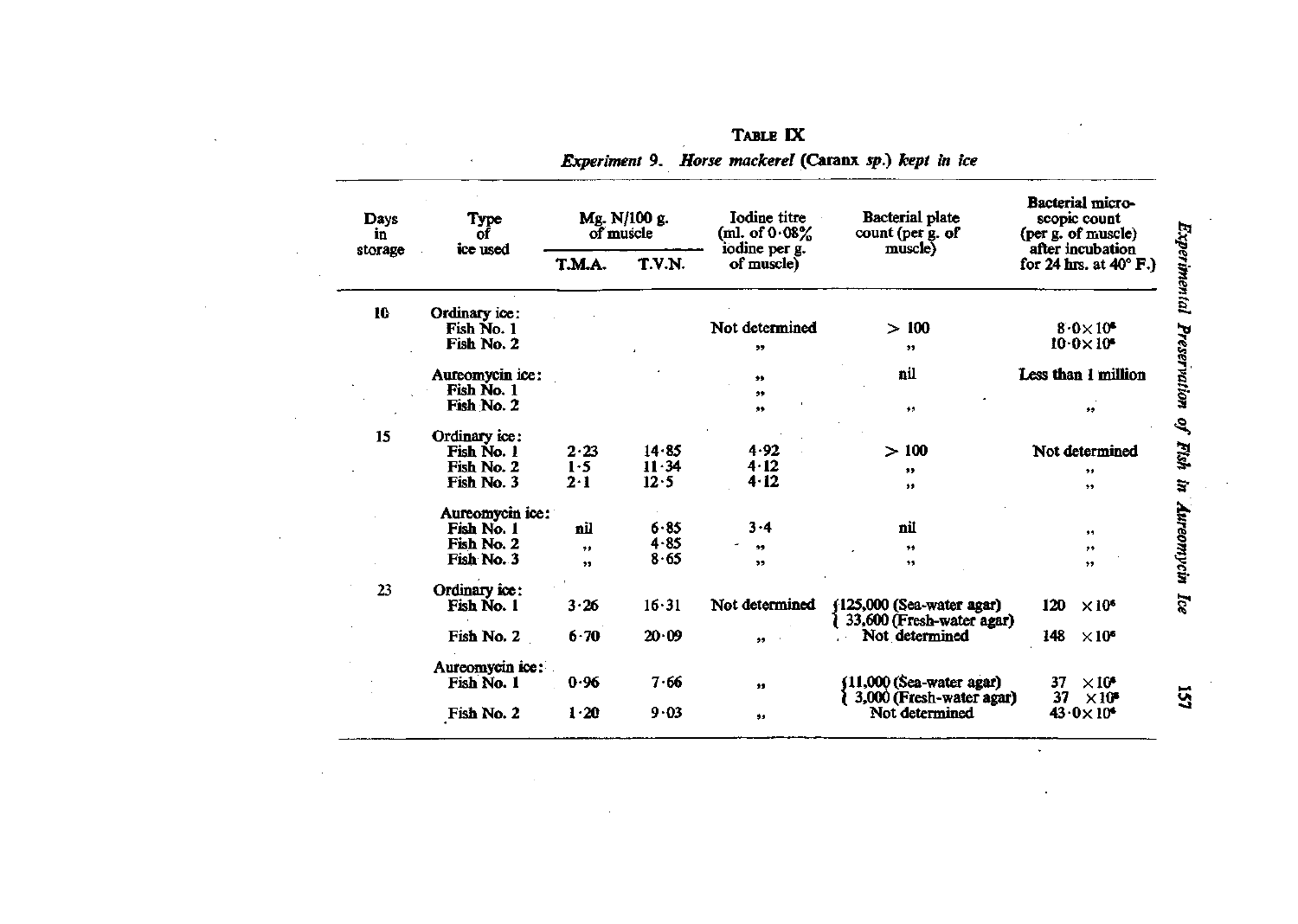a paucity of psycrophiles in fish preserved in aureomycin ice as compared with fish kept in ordinary ice. This observation is significant since spoilage in iced fish can be caused only by the psycrophilic bacteria, the mesophiles having little or no influence (Castell et al., 1948).

Truttwin recorded values of 13 to 14 ml. for the iodine titre, at the stage when the fish were considered spoiled, in the case of cod, haddock, plaice and whiting, the corresponding duration in ice storage being 12 to 15 days (Truttwin, 1955). In our investigations this value for the iodine titre was rarely reached after two weeks in ordinary ice and the usefulness of this test for assessing freshness, at least in relation to Indian fish, needs further examination. Evidence indicating that the volatile base content of the fish muscle can be relatively high without the bacterial count increasing significantly has been forthcoming recently (Horie et al., 1956). On the other hand (Tarr, 1953) found that bacterial spoilage often occurred without any significant increase in the T.M.A. content, in the case of the Pacific fishes which he examined. Our observations, in the case of Indian fishes, suggest that the determination of trimethylamine as well as the bacterial count may be necessary for ascertaining the state of preservation of fish in storage (Velankar, 1952 and 1956). The results of experiment  $5b$  stress the necessity of icing the fish immediately upon landing.

The experimental studies indicate that the use of ice containing aureomycin may prove advantageous if the storage period is likely to exceed about 8 days.

#### AKNOWLEDGEMENT

The authors wish to express their thanks to Messrs. Lederle Laboratories, Ltd., Bombay, for kindly supplying Acronize B for experimental use.

#### **REFERENCES**

| Boyd, K., Brumwell, C. and                                               | Aureomycin in experimental fish preservation. Fish. Res.                                                                                         |
|--------------------------------------------------------------------------|--------------------------------------------------------------------------------------------------------------------------------------------------|
| Tarr, H. L. A. 1953                                                      | Bd. Can. prog. repts. Pacific coast stns., No. 96, 25.                                                                                           |
| Castell, C. H., Anderson, G. W.                                          | Relation of bacterial counts to quality of cod fillets. J. Fish.                                                                                 |
| and Pivnick, R. 1948                                                     | Res. Bd Can., 7, 378.                                                                                                                            |
| Gillespie, D. G., Boyd, J. W.,<br>Bisset, H. M. and Tarr.<br>H.L.A. 1955 | Ices containing chlorotetracycline in experimental fish pre-<br>servation. Food Tech., 9, 296.                                                   |
| Horie, S. and Sekine, Y. 1956                                            | Increase of volatile basic nitrogen and growth of bacteria<br>in the muscle of fish at the early stage of spoilage. Food<br>Sci. Abstr., 26, 26. |
| Ingram, M. Barnes, Ella, M.                                              | Problems in the use of antibiotics for preserving meat and                                                                                       |
| and Shewan, J. M. 1956                                                   | fish. Ibid., 28, 127.                                                                                                                            |